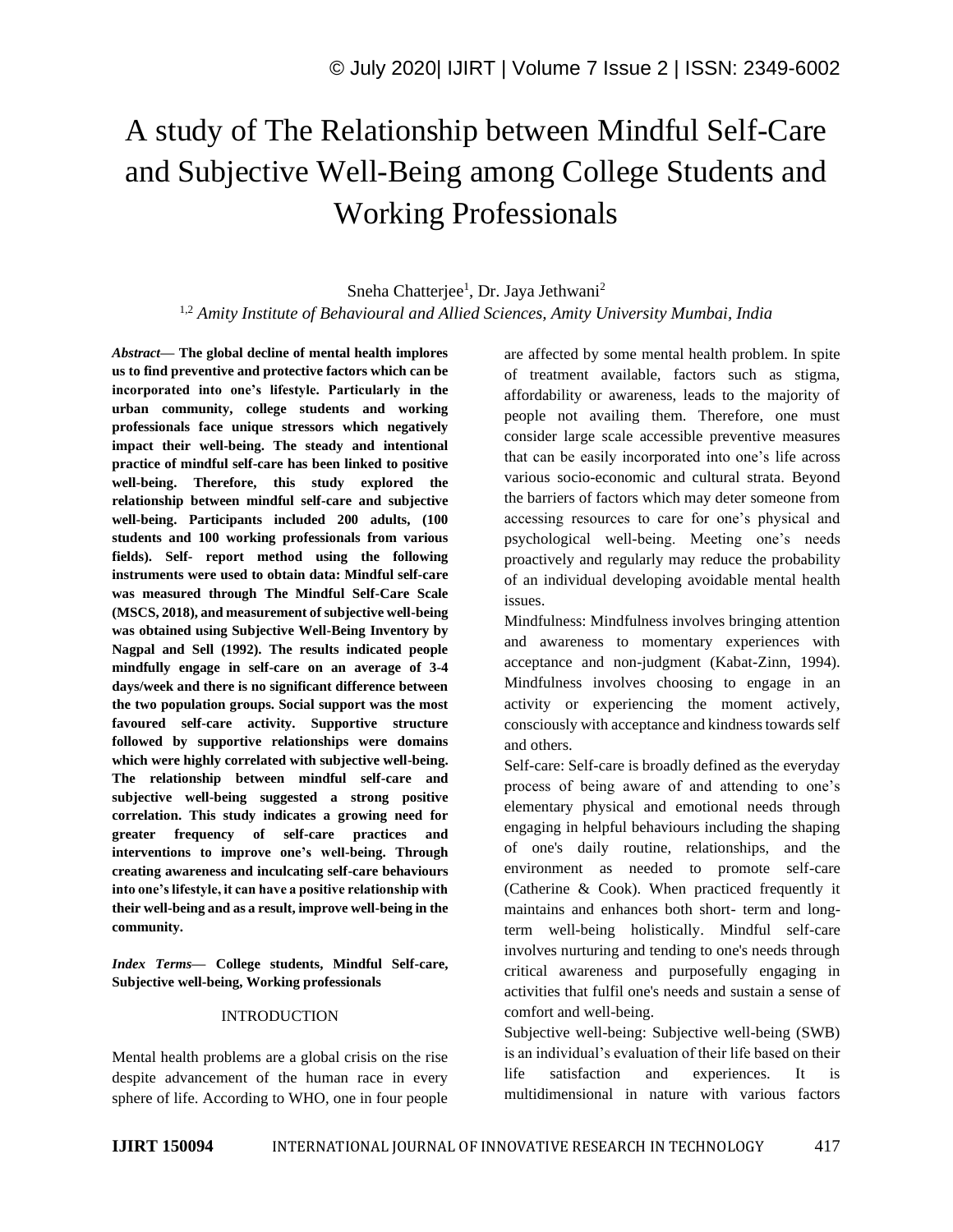impacting it. Good subjective well-being involves lowered negative affect and the active presence of positive affect. From a bio-psychosocial standpoint a combination of factors integrates to influence one's mental state. These factors can be categorized under two overarching domains- (A) Protective factors and (B) Risk factors.

Protective factors are preventive measures which intervene before the onset of a problem or disorder. They promote well-being and decrease the chance of negative outcomes. Some of the protective factors are: individual factors such as personality traits like optimism, resilience or high self-esteem, access and use of technology and living conditions such as living among one's own community, access to green space and services. Positive parent and family relationships, good family cohesion, physical activity, supportive social relationships, self-compassion, and purpose (ability to find meaning from life's experiences) all serve as protective factors.

Risk factors are aspects of one's life which increase the probability and the likelihood of mental health problems and are viewed as possible threats and stressors to one's life. Examples of this include: individual factors such as lifestyle including substance use, screen time, sedentary behaviour, gender, sexuality, and diet, lack of social relationships, work stress, adversities and traumatic experiences including unemployment, job dissatisfaction, financial difficulties, homelessness, exposure to violence, intimate partner violence, sexual abuse, living in a neighbourhood with high crime or natural calamities. Students and working professionals in urban areas are groups who are vulnerable to mental health problems due to high levels of environmental and social risk factors. This study, therefore, explores the relationship between mindful self-care as a preventive and protective factor, preferred activities of self-care and extent of holistic mindful self-care to its relation to one's subjective well-being among college students and working professionals

#### LITERATURE REVIEW

Self-care and well-being in mental health professionals: Dye L., Galloway M. Burke and Wolf C. (2019) explored mindfulness techniques as a selfcare strategy to promote stress prevention and relaxation coping among counsellors in training, over a period of 13 weeks. Participants reported an enhanced awareness of their need to engage in selfcare activities and appreciated the benefits of mindfulness in the other domains of their life. The research suggested a positive connection between mindfulness and overall well-being and the importance of incorporating mindfulness training programs as part of the student's curriculum. Zeynep Aydın Sünbül et al. (2018) examined a group of 262 undergraduate individuals attending mental health programs to explore the role of mindful self-care dimensions in mediating well-being. The results observed a positive correlation between Mindful selfcare and well-being and noted that supportive structure had the highest correlation with well-being. Research by Regan A. (2013) investigated the experiences of burnout and self-care in the life of counsellors among 30 experienced counsellors working at an outpatient mental health agency. Predominantly, it was observed those who had been working at the agency longer, reported that they had improved their coping strategies, increased self-awareness, and learned to establish clear boundaries regarding their role, and therefore, experienced lower frequency and intensity of burnout symptoms. Warnecke et al. (2010) aimed to determine whether mindfulness practise reduces levels of stress among 66 senior medical students. Results showed that mindfulness practice reduced stress and anxiety in senior medical student and post-trial scores after 8 weeks revealed that the effect was maintained. Richards (2010) strived to find a relation between selfawareness and mindfulness and their mediating effects on the relationship between self-care and well-being among 148 mental health professionals who practiced in the Northern United States. The results suggested self-care frequency and self-care importance was significantly positively correlated indicating that individuals who engaged in self-care more frequently, likewise, evaluated it having greater importance.

Self-care and well-being among working professionals and adults: Wells and Klocko (2018) reviewed the relation of mindfulness and self-care in the development of resilience to cope with work stress among principals. They illustrated an imbalance between demands faced and resources available for coping with different domains in the workplace and recommended self-care and mindfulness programs to be incorporated to reduce their stress levels. Training program pilot study by Sook and Lee (2018) was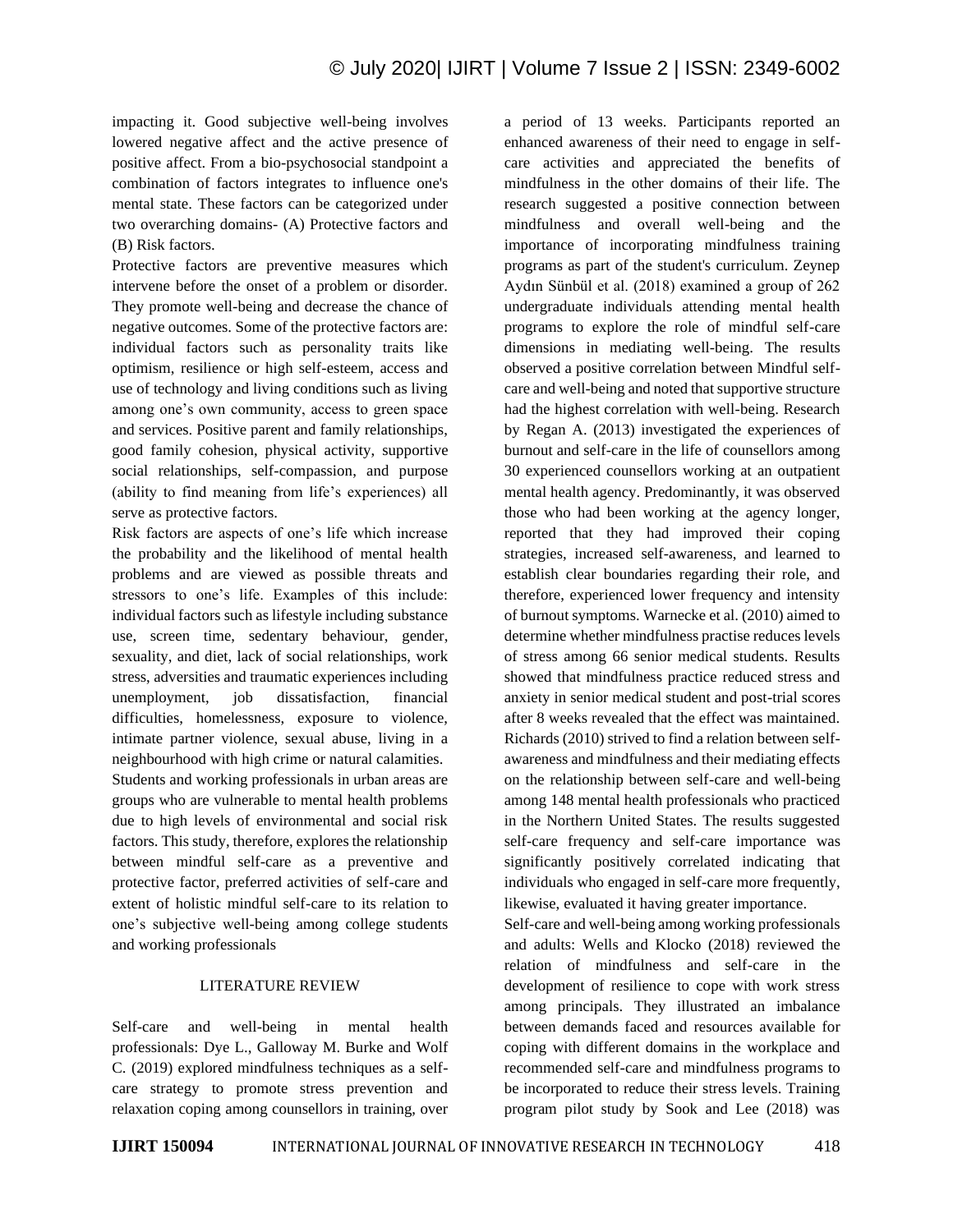conducted to determine the effects of mindful selfcompassion among 51 teachers in Korea. Participants completed an eight-week general mindful selfcompassion course. Thematic analysis revealed that there were significant positive cognitive and emotional changes, their professional viewpoint regarding their work shifted towards a more kind and compassionate nature, seeking connections, and staying present in the moment. Hotchkiss (2018) noted the effects of mindful self-care and secondary traumatic stress in mediating a relationship between compassion satisfaction and burnout risks among 324 hospice care professionals. Results showed a strong positive correlation between Mindful self-care scale with compassion ( $r = 0.497$ ,  $p < .01$ ) and between secondary traumatic stress and burnout ( $r = 0.456$ ,  $p <$ .01). There was a negative correlation with Mindfulself-care and both secondary traumatic stress (r= 0.276, p $\lt$  .05) and burnout (r= 0.726, p $\lt$  .01). Furthermore, there was a negative relationship between compassion and burnout ( $r = 0.741$ ,  $p < .01$ ) and between compassion and secondary traumatic stress ( $r = 0.400$ ,  $p < .01$ ). Hospice care professionals who derived satisfaction from helping the clients tended to have a higher frequency of self-care behaviours and lower risk of burnout and secondary traumatic stress. A systematic study by Kelly and Okolo (2016) observed the effect of mindful meditation as a self-care practice in shaping an effective social worker over a period of 6 weeks. The outcome implied positive effects of mindful meditation practices and self-care to potentially reduce stress and burnout rates among social workers.

Self-care and well-being among students: Xue Feng et al. (2019) intended to understand the impact of mindful self-care and perceived stress on healthrelated quality of life relationship among 427 young adult students in West Virginia. The study observed higher frequency of mindful self-care with lower levels of perceived stress and it was associated with a higher quality of psychological well-being. Subsequently, it concluded mindful self-care is a protective factor in lowering perceived stress and it improves psychological well-being in the population. A sample of 203 undergraduate students from a particular Australian public university was studied by Moses, Bradley and O'Callaghan (2016) to understand self-care practises and well-being among college students. Social support was found to be a strong

predictor in psychological health and sleep hygiene and healthy food habits were positively related to one's well-being while physical activity increased momentary well-being. Gockel, Burton, James, and Bryer (2012) aspired to identify the effects of mindfulness as a self-care practise and clinical training strategy with 132 incoming graduate students in the social work program over 10 weeks. Results established that while mindfulness training did not significantly affect student's well-being, it significantly helped in developing their counselling self-efficacy. The training program helped students to increase their ability to be open, attentive, emotionally available, and responsive to their clients in the session. In India, limited research has been conducted in the field of self-care which examines the effects of holistic self-care practices and its direct relation to one's subjective well-being. The majority of the previous studies have been conducted on individuals in the mental health profession, focused on the mindfulness component of self-care or perceived self-care through a physical care viewpoint. This paper analyzes one's self-care practices through a holistic viewpoint involving multidimensional domains of self-care.

#### OBJECTIVES

- 1. To explore the extent to which people engage in mindful self-care.
- 2. To examine which group- college students or working professionals engage in a higher frequency of self-care
- 3. To consider the preferred self-care activity of the population
- 4. To understand the correlation between the different components of self-care and its relation to well-being
- 5. To review the average well-being between the two population groups
- 6. To investigate the relationship between mindful self-care and subjective well-being among college students and working professionals.

#### Hypothesis

Based on the previous literature, hypotheses for each objective were constructed as follows:

Hypothesis 1- The total population engages in selfcare practices with an average frequency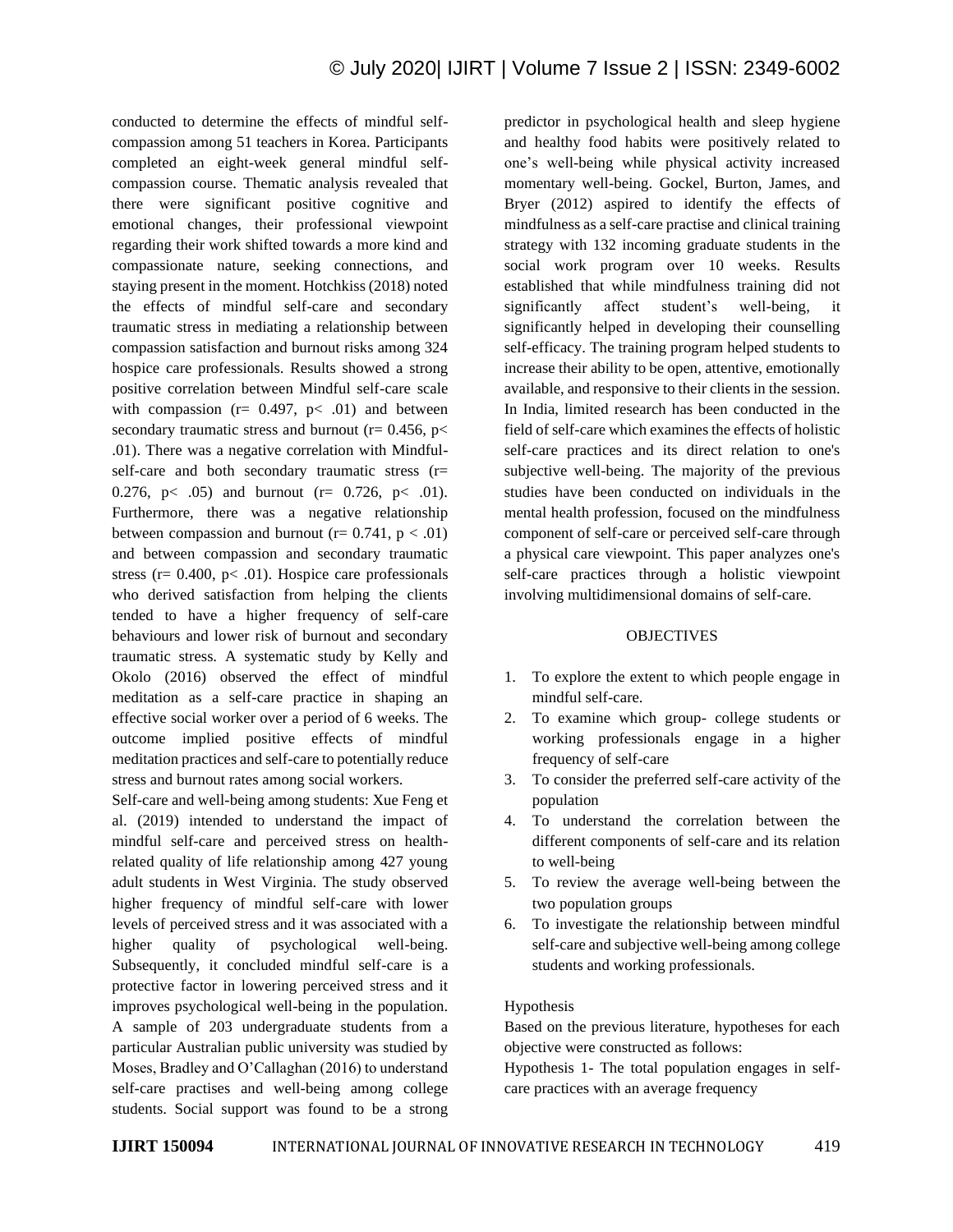Hypothesis 2- There is no significant difference in self-care frequency between the two population groups

Hypothesis 3- There will be no defined difference among the preferred choice of self-care activity

Hypothesis 4- Supportive structure and supportive relationships will have a higher correlation to wellbeing compared to other sub-domains.

Hypothesis 5- There will be no significant difference between the two groups of population in their wellbeing

Hypothesis 6- There will be a positive correlation between self-care and well-being.

(An increased frequency of self-care will be directly proportional to one's well-being)

#### METHODOLOGY

Sample

Participants consisted of 100 students and 100 working professionals, from Mumbai and Navi Mumbai. 43.5% was male and 56.5% was female. The mean age was 26.18 years and the age ranged from 18 to 58 years. They came from various educational and economic backgrounds and were pursuing or working in a wide range of vocations. Students were pursuing higher education, either undergraduate or postgraduation. Snowball sampling technique was used to select participants.

# Tools and test

An online questionnaire consisting of a consent form, demographic details form, Mindful-Self-Care Scale (Cook-Cottone & Guyker, 2018), and Subjective Well-Being Inventory (Nagpal & Sell, 1992) were used to collect the background details to measure mindful self-care and subjective well-being respectively.

#### A. The Mindful Self-Care Scale (MSCS, 2018)

Mindful Self- Care Scale (MSCS) by Cook-Cottone & Guyker, (2018) is a 33-item scale that measures the self-reported frequency of self-care behaviour. It helps to assess the areas of interventions that would improve self-care. The scale addresses 6 domains of self-care which are Mindful Relaxation, Physical Care, Selfcompassion and Purpose, Supportive Relationship, Supportive Structure and Mindful Awareness along with three general items assessing the individual's general practices of self-care. The scale is based on a compelling theoretical foundation and has shown strong internal consistency, validity and reliability.

B. Subjective Well-Being Inventory (Nagpal & Sell, 1992).

Subjective Well-Being Inventory developed by Nagpal and Sell (1992) is a self-report questionnaire consisting of 40 items designed to measure an individual's mental status regarding overall feeling about life in 11 dimensions. The scale has been found to have high inter-rater, inter-scorer, and test-retest reliability, and validity, proved through experiments and previous researches. Each item is scored and the total well-being is calculated through the sum of total scores of items.

#### Procedure

The online questionnaire was administered. Each section had separate clear instructions and participants were free to contact the researcher in case of queries and concerns. Upon completing the form, the respondents were thanked for their time and debriefed. A copy of results were sent through the mail to individuals seeking it.The results contained a brief introduction, their results and easy tips from an article published in Mental Health Foundation UK which they could incorporate to increase mental well-being. Results were then calculated based on the scoring instructions given for each test. Statistical calculations were done using SPSS. Descriptive statistics were calculated for the whole group and each group of population respectively. Furthermore, Pearson correlation one-tailed test was computed for each subscale of self-care and well-being as well an overall relationship between self-care and well-being. This was tested at an appropriate probability value of 0.01 and 0.05.

#### RESULTS AND INTERPRETATION

# Overview of Results

#### Mindful-self Care Scale

For the Mindful Self-Care Scale, responses were recorded on a 5-point Likert scale which measured self- reported frequency in a week (Figure 1 shows the interpretation of each point). Average mean of each sub-domain was calculated through using the formula: Total/Number of items in the subdomain. The averages for each domain were further added and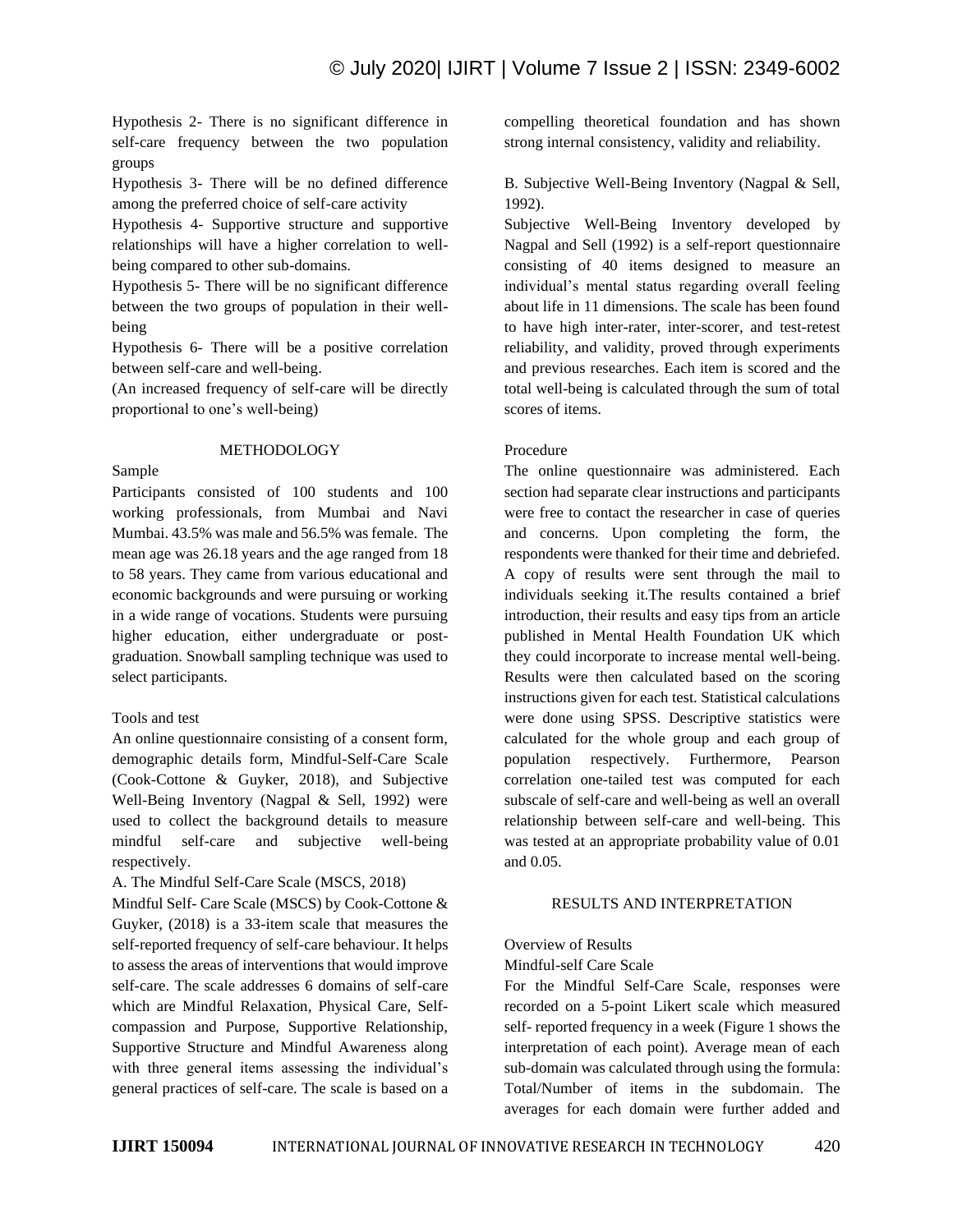divided by the number of domains, to get a total average self-care on the 5-point scale. For the entire population, the mean frequency was 3.44. A summary of the total mean for each subscale is shown graphically in the Figure 2 to understand the extent the participants engaged in the activity and see preferred activity. Furthermore, the overall total mean self-care for the total population was recorded in Table 1 Figure 1-Interpretation of Likert Scale

| <b>Never</b>       | <b>Rarely</b>     |  | <b>Often</b>  | <b>Regularly</b> |  |  |
|--------------------|-------------------|--|---------------|------------------|--|--|
| $(0 \text{ days})$ | $(1 \text{ day})$ |  | (4 to 5 days) | (6 to 7 days)    |  |  |
|                    |                   |  |               |                  |  |  |

Figure 2- Mean of the 6 domains of Mindful Self-care Average mean For each Subscle of Mindful Self-

Care for Total Population



Note: Graph showing mean of the whole population for the 6 domains of Mindful-self Care

#### Subjective well-being

Scoring instructions were followed as per the manual by Nagpal and Sell. First, the items were assigned scores, positive items were reversed scored and attributed values 3, 2, 1 and scores 1, 2, 3 were given to the negative items. Items pertaining to each factor were added accordingly to get a score for each factor. Sum of the total factors, yielded a score of total wellbeing. It was noted that for the majority of the population, Factor 7 consisting of the item (14, 27, 29) was not applicable since 73% of the population was unmarried and reported not having spouses and children. The researcher believed that for this population this was not a significant factor in one's well-being based on this demographic group. Therefore, this factor total was removed entirely. However, to maintain the stability of the scale, the full score of 9 points were added to all after removing the factor, to ensure everyone's well-being and the mean well-being was calculated out of a full range of 120 for accurate interpretation of scores. Only total well-being

was used for the analysis. The total well-being is interpreted in three broad categories, 40-60, 61-80 and 81-120. The overall subjective well-being mean was 91.4 indicating good well-being as a community.

Table 1Descriptive statistics for the sub-domains of self-care, total average self-care, and total well-being for total population

| <b>Descriptive Statistics-Total Population</b> |                              |     |         |         |         |                  |  |  |
|------------------------------------------------|------------------------------|-----|---------|---------|---------|------------------|--|--|
| SR<br>NO.                                      | Scale and Subscale           | N   | Minimum | Maximum | Mean    | Std<br>Deviation |  |  |
| $\mathbf{1}$                                   | Mindful Relaxation           | 200 | 1.00    | 5.00    | 3.2188  | .70696           |  |  |
| $\mathfrak{D}$                                 | Physical Care                | 200 | 1.11    | 4 4 4   | 2.5984  | 72088            |  |  |
| 3                                              | Self-Compassion &<br>Purpose | 200 | 1.17    | 5.00    | 3.6566  | .74857           |  |  |
| $\overline{4}$                                 | Supportive Relationships     | 200 | 1.00    | 5.00    | 39120   | 87434            |  |  |
| 5                                              | Supportive Structure         | 200 | 1.25    | 5.00    | 3.5813  | 86818            |  |  |
| 6                                              | Mindful Awareness            | 200 | 1.00    | 5.00    | 3.6913  | .86093           |  |  |
| 7                                              | Total Average Self-Care      | 200 | 1.58    | 4.61    | 3.4432  | 54553            |  |  |
| g                                              | Total Well-Being             | 200 | 62.00   | 116.00  | 91.4400 | 11.66821         |  |  |

Comparison of Mindful Self-Care practises between the two population groups and the total population The following charts Figure 3 and Figure 4 shows the comparison between Students(S), working professionals (WP) and the overall population in their mindful self-care practices and the average mean wellbeing

Figure 3-Bar graph depicting Average frequency of total population, working population and students for each subdomain and total mindful-self-care.





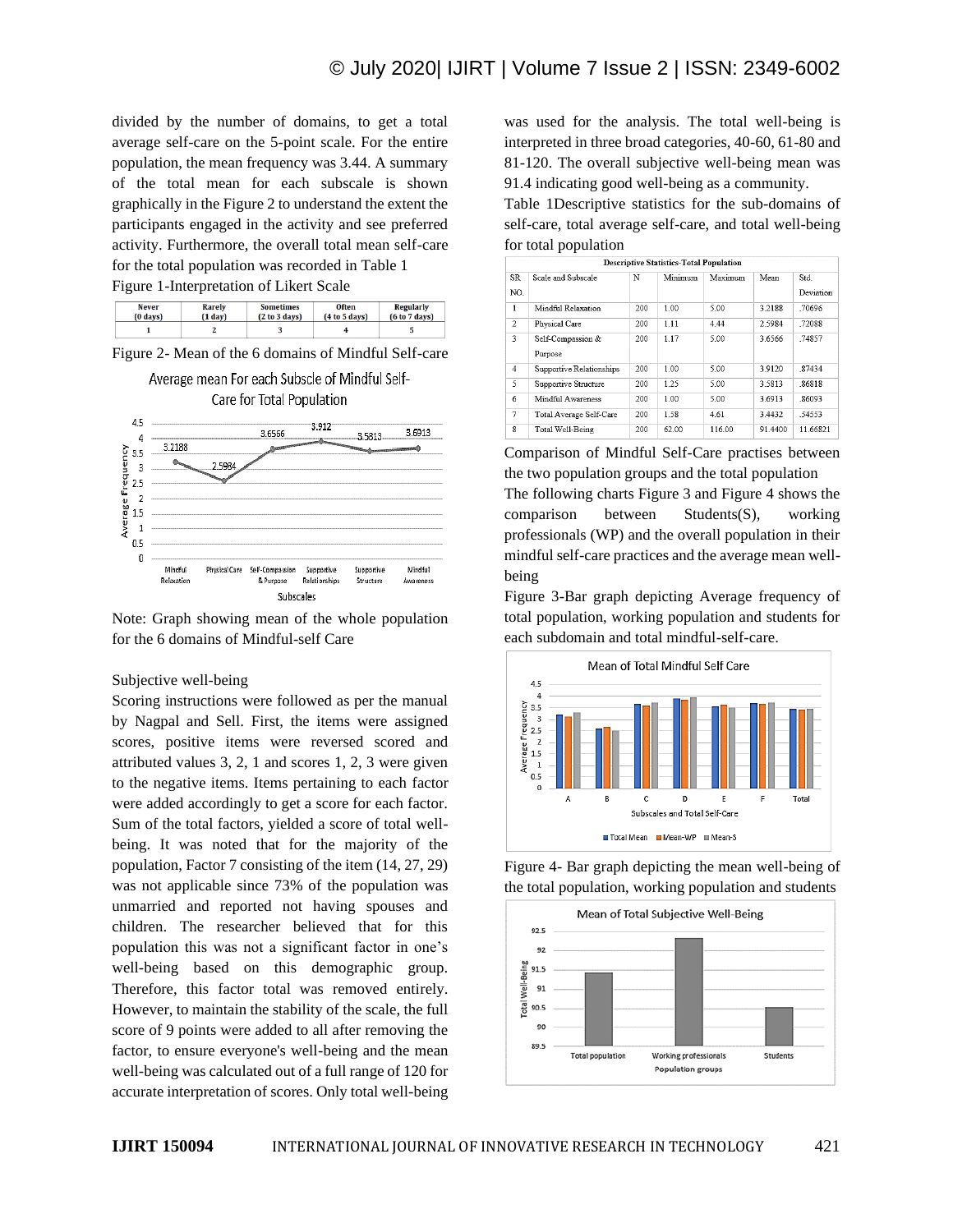Correlation Results

SPSS was used to calculate a one-tailed Pearson Correlation test between each subdomain of self-care with well-being to understand to what extent each of the factors was correlated to well-being individually as previous research often explored the effect of these components individually with well-being. Furthermore, total mindful self-care was correlated with total average subjective well-being to understand the correlation. The correlation was 0.571 which was significant at 0.01 level of confidence suggesting a strong positive correlation between the two factors to 99% accuracy level. Figure 5 depicts the relationship pictorially. Table 2 shows the correlation values and denotes at what level it is significant.

Figure 5-Scatter Graph showing the correlation between Mindful Self-Care and Subjective Well-being



Note: Scatter Graph shows Pearson Correlation between Mindful self-care and Subjective well-being Table 2 -Correlation between six domains of self-care to well-being, and between total self-care and totalwell-being

|                                                            |                                                            | Mindful    |               | Self-Compassion Supportive |                      | Supportive | Mindful    | <b>Total Average</b> | Total      |
|------------------------------------------------------------|------------------------------------------------------------|------------|---------------|----------------------------|----------------------|------------|------------|----------------------|------------|
|                                                            |                                                            | Relaxation | Physical Care | Purpose                    | <b>Relationships</b> | Structure  | Aw areness | Self-Care            | Well-Beina |
| Mindful<br>Relaxation                                      | Pearson Correlation                                        |            | 325           | 335                        | 343                  | .353**     | 239"       | .612                 | .151       |
|                                                            | Sig. (1-tailed)                                            |            | 0.            | 0.                         | 0.                   | 0.         | Ω.         | Ω.                   | 0.017      |
|                                                            | Ν                                                          | 200        | 200           | 200                        | 200                  | 200        | 200        | 200                  | 200        |
| Physical Care                                              | Pearson Correlation                                        | 325        |               | 240"                       | 282                  | 356        | 321        | 599                  | .362"      |
|                                                            | Sig. (1-tailed)                                            | n          |               | n.                         | 0                    | n.         | 0          | Ω.                   | 0          |
|                                                            | Ν                                                          | 200        | 200           | 200                        | 200                  | 200        | 200        | 200                  | 200        |
| Self-<br>Compassion and<br>Purpose                         | Pearson Correlation                                        | 335"       | 240           |                            | 381"                 | 406"       | 409"       | 671"                 | 314        |
|                                                            | Sig. (1-tailed)                                            | 0.         | 0.            |                            | 0.                   | 0.         | ο          | Ω.                   | 0.         |
|                                                            | Ν                                                          | 200        | 200           | 200                        | 200                  | 200        | 200        | 200                  | 200        |
| Supportive<br>Relationships                                | Pearson Correlation                                        | 343"       | 282           | 381"                       |                      | 482        | 317        | 702                  | 454"       |
|                                                            | Sig. (1-tailed)                                            | n.         | 0.            | O.                         |                      | n          | 0          | Ω.                   | 0          |
|                                                            | Ν                                                          | 200        | 200           | 200                        | 200                  | 200        | 200        | 200                  | 200        |
| Supportive<br>Structure                                    | Pearson Correlation                                        | 353        | 356           | 406"                       | 482                  |            | 547"       | 785                  | 564        |
|                                                            | Sig. (1-tailed)                                            | n.         | 0.            | n.                         | 0.                   |            | ۵          | 0.                   | 0.         |
|                                                            | Ν                                                          | 200        | 200           | 200                        | 200                  | 200        | 200        | 200                  | 200        |
| Mindful<br>Awareness                                       | Pearson Correlation                                        | 239"       | 321           | .409                       | .317                 | .547       |            | .709"                | 441"       |
|                                                            | Sig. (1-tailed)                                            | 0.         | 0.            | 0.                         | Ω.                   | 0.         |            | Ω.                   | 0.         |
|                                                            | Ν                                                          | 200        | 200           | 200                        | 200                  | 200        | 200        | 200                  | 200        |
| <b>Total Average</b><br>Self-care                          | Pearson Correlation                                        | .612       | 599           | .671"                      | .702                 | 785        | 709        |                      | 571"       |
|                                                            | Sig. (1-tailed)                                            | n.         | n.            | n.                         | 0                    | 0.         | 0          |                      | 0          |
|                                                            | Ν                                                          | 200        | 200           | 200                        | 200                  | 200        | 200        | 200                  | 200        |
| Total Well-Being Sig. (1-tailed)                           | Pearson Correlation                                        | 151        | 362           | .314                       | 454                  | .564       | 441        | 571"                 |            |
|                                                            |                                                            | 0.017      | 0.            | 0                          | ο.                   | 0.         | 0          | Ω.                   |            |
|                                                            |                                                            | 200        | 200           | 200                        | 200                  | 200        | 200        | 200                  | 200        |
| . Correlation is significant at the 0.01 level (1-tailed). |                                                            |            |               |                            |                      |            |            |                      |            |
|                                                            | . Correlation is significant at the 0.05 level (1-tailed). |            |               |                            |                      |            |            |                      |            |

# DISCUSSION OF THE RESULTS

This study examined the effect of mindful self-care on one's subjective well-being among college students and working professionals. The first objective of the paper was to explore the extent to which people engage in mindful self-care. Results of the study show the mean frequency for the population was 3.44 out of 5 which indicated the total population on average engaged in self-care activities between 3-4 days a week which supports the hypothesis that the total population engages in self-care practices with an average frequency. Previous research have only explored the extent of physical self-care through a biomedical model such as among heart- failure patients (Seid, 2020). The minimum total average self-care was 1.58 suggesting everyone engages in some extent of self-care and the maximum was 4.61, suggesting that there is possible room for improvement for everyone in the population in their self-care frequency.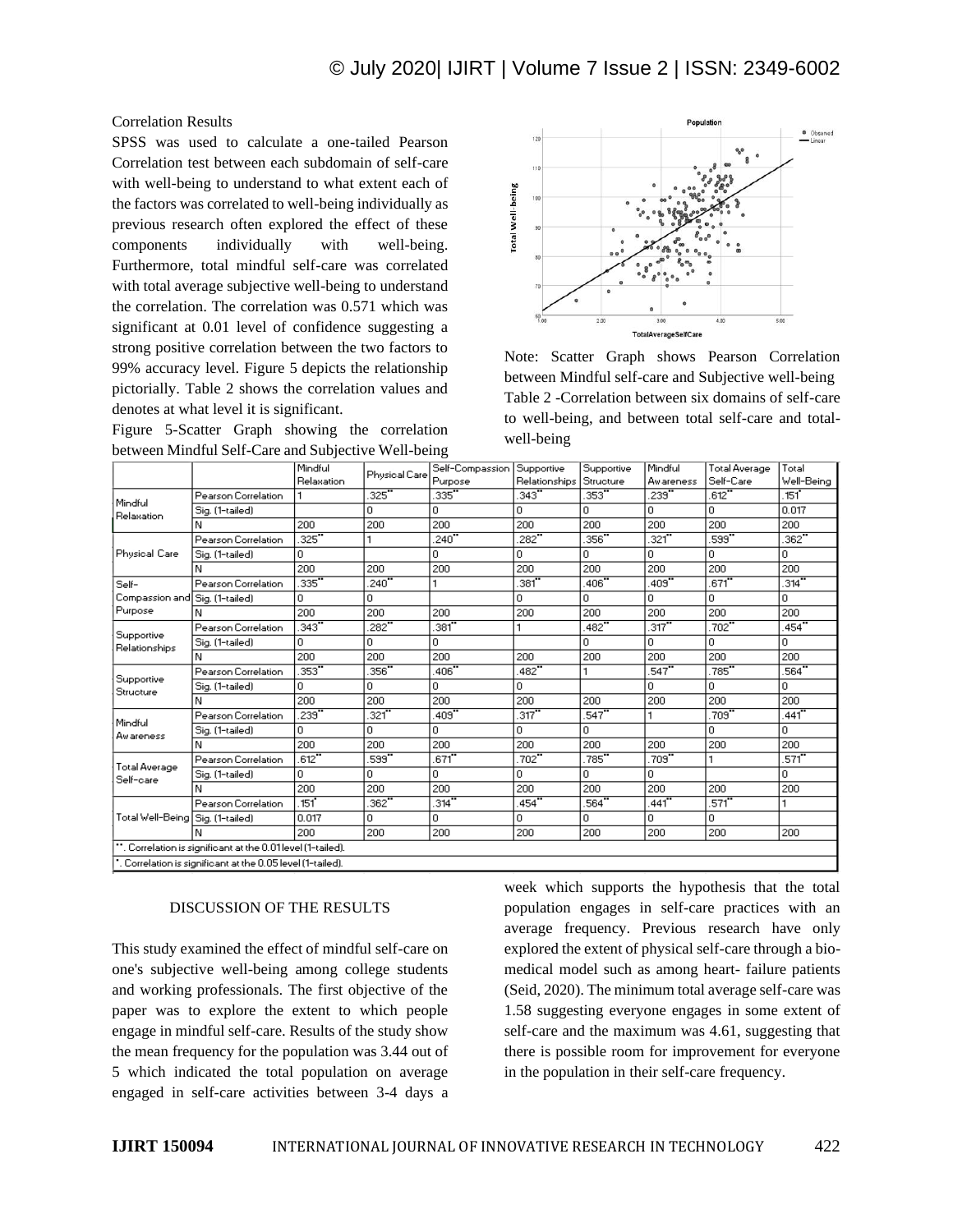Secondly, the researcher aimed to examine which group- college students or working professionals engage in a higher frequency of self-care. Taking into account the null hypothesis that there is no significant difference in self-care frequency between the two population groups. The graph (Figure 3) shows the comparison of means and suggests there is negligible difference in the overall frequency of self-care practises. The difference in mean scores was to a three decimal point degree, suggesting a minimal difference in the scores and supports the null hypothesis.

Thirdly, the preferred self-care activity of the population was observed, and the null hypothesis was assumed i.e.-no significant difference between the preferred self-care activities would be noted. Graph depicted in Figure 2 compared the mean frequency for each domain of self-care to show preferred mindful self-care activities and it was interpreted was based on Figure 1. Highest mean frequency was in the subdomain of supportive relationships with a mean score of 3.9 (3-4 days/wk) suggesting it was the most favoured activity for mindful self-activity. This was followed by having mindful awareness of one's thoughts, feelings, and emotions (3.69), and selfcompassion and purpose (3.65) were nearly equally practised. Supportive structure (3.5), mindful relaxation (3.2) and physical care (2.59) respectively were in the order of descending frequency. The clear differences between the frequencies reported in each sub-domain, suggest that there is some degree of preference of one activity over another therefore null hypothesis cannot be accepted. The results obtained are similar to a study by Ayala et al. (2017) where students reported choosing activities that emphasized the need for connection and relationships. Similarly, Hotchkiss (2018) study with hospice care professionals noted that their practices of mindful relaxation and supportive relationship were most frequently practised. This supports the results of the population choosing to seek relationships as the most frequent form of self-care. Exploring the natural preference of self-care domains helps to explain what people intuitively do to maintain and improve their well-being. Further intervention programs can use this as a basis to identify areas where people willingly engage in and areas where they need to be encouraged for diverse and global self-care practice.

The fourth objective was to understand the correlation between the different components of self-care and its relation to well-being. Based on the study by Hotchkiss (2018), Moses (2016), Sünbül et al. (2018) which have correlated dimensions of self-care with well-being, the hypothesis for this objective assumed was supportive structure and supportive relationships will have a higher correlation to well-being compared to other sub-domains. Pearson correlation in SPSS was used to correlate each dimension of the Mindful Selfcare Scale by Cottone and Guyker (2018) as shown in Table 2. As supported by previous studies, results showed supportive structure had the highest correlation to well-being  $(r=0.564, p<-01)$ , followed by supportive relationships ( $r = .454$ ,  $p < .01$ ), therefore proving the hypothesis generated. These findings are further consistent with (Cappuccio et al. 2011; Cook-Cottone 2015; Lim & Dinges 2010; Norcross & Guy 2007) that believe living and work environment and a schedule that allows for sufficient rest and restoration, play a major role in well-being. Social support has long been known with a positive effect on buffering physical and psychological stress and had additional benefits to the health status of individuals (Broadhead et al., 1983). Mindful awareness ( $r=0.441$ ,  $p<.01$ ), physical care  $(r=0.362, p<.01)$ , self-compassion and purpose ( $r=0.314$ ,  $p<.01$ ) and mindful relaxation ( $r=$ 0.151,  $p < .05$ ) were correlated respectively to wellbeing. This could suggest that mindful relaxation may provide temporary relief of the mind and may not have a longer-lasting impact on one's subjective well-being unless practised regularly.

The fifth objective of the researcher was to review the global average subjective well-being between the two population groups which is graphically represented in Figure 4. The null hypothesis was considered for this objective due to lack of previous literature, meaning there would be no significant difference between the two groups. The overall mean well-being was 91.44 out of 120 indicating good well-being as per the norms. Working professional had higher well-being than students. Working professionals had total wellbeing of 92.3 while students had mean well-being of 90.5. This insinuates that there is some difference of well-being among the two groups of the population.

Finally, the researcher investigated the linear relationship between mindful self-care and subjective well-being among college students and working professionals through Pearson correlation. Based on numerous previous studies, which establishes clearly that self-care is positively correlated with well-being,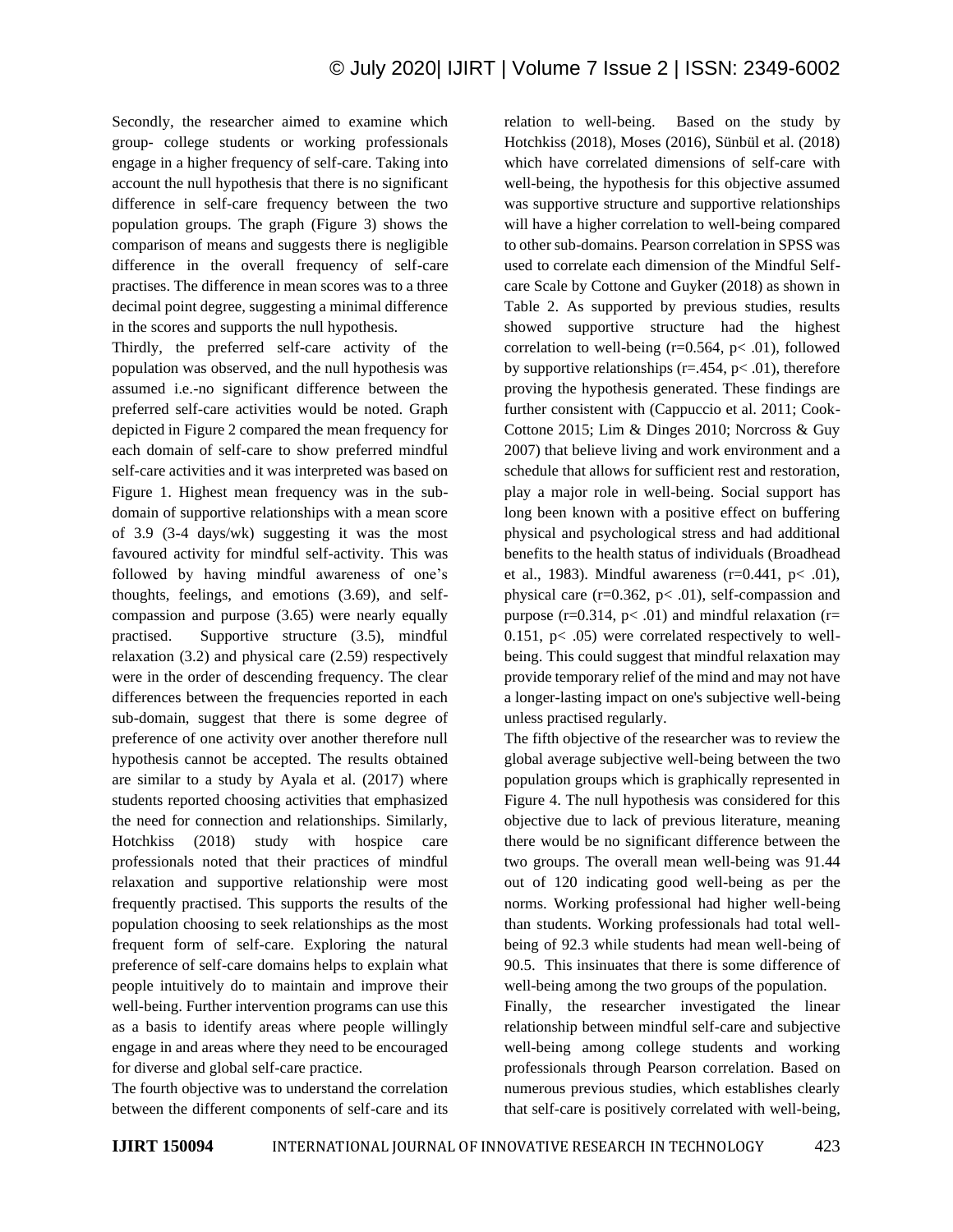the hypothesis constructed was as follows: there will be a positive correlation between self-care and wellbeing. This denotes that an increased frequency of self-care will be directly proportional to one's wellbeing. The correlation value of  $r=0.571$ , significant to 0.01 level of confidence suggested a strong positive correlation between the two factors among the total population. Scatter graph (Figure 5) shows as the frequency of self-care increases, total well-being increases thus supporting the hypothesis. This further empirically supports theories that self-care is a protective and preventive measure which impacts well-being positively.

In conclusion, the results of this study were consistent with nearly all previous research in this field. Through this exploration, the researcher revealed that most of the population engage in mindful self-care activity between 3-4 days a week. The preferred activity of self-care was seeking supportive relationships which participants engaged in the most while physical care had the least frequency of practice. There was a negligible difference between working professionals and college students in terms of their self-care practises. However, working professionals had greater well-being than college students by a small difference. Supportive structure followed by supportive social relationships were found to be highly correlated with well-being. This suggests these components can mediate and predict one's well-being. Lastly, overall mindful self-care had a strong positive correlation with subjective well-being, indicating that greater practices of self-care can maintain and improve one's well-being proportionally.

# IMPLICATIONS OF THE STUDY

The primary implication of the research is bringing awareness to the Indian population on how mindful self-care can be used as a protective and preventive factor to maintain and improve one's well-being. The researcher hopes it would encourage the readers to evaluate their self-care practises, their subjective wellbeing and mindfully engage in self-care activities for holistic well-being as an individual and consequently as a community. Secondly, this paper opens the scope for more extensive research on multidimensional practises of self-care and well-being. Thirdly, inclusive, incentive-based programs may be designed in minimal cost which can be accessible to all. This

can be done by considering the preferred domains of self-care, and correlation results into account. They can be integrated through the educational system in the curriculum or professional sector through workplace policies. This will allow students and working professionals to incorporate self-care practises in their lifestyle to bring in global well-being in their lives and community.

#### LIMITATIONS OF THE STUDY

As with any study, the present study has some procedural and methodological limitations that the researchers should take into account when making inferences. Considering an online questionnaire method was used, the population only included urban individuals with access to the internet and several environmental factors such as test conditions could not be controlled. The study was unable to control for possible confounding variables such as personal factors, and individual differences that could have influenced their reporting of self-care practises or well-being. The self-care practises reporting was based on the participant's evaluation of the past week and well-being was measured at one moment in time, social desirability and recall bias may have affected responses since this was a self-reported measure. Lastly, the sample size was limited and individuals with lower rates of self-care and well-being may have not completed the survey or may have over-reported. These factors may affect the generalizability of the findings.

# SUGGESTIONS FOR FUTURE RESEARCH

This research opens the scope for further explorations to increase validity and generalizability of the findings. Future studies can elaborate on the dimensions of self-care with the specific factors of well-being to understand the inter-relational effects of the factors to a deeper level. Longitudinal intervention study, through employing practical sessions of holistic mindful self-care activities and tracking the progress of its effect on well-being at several regular intervals, may give comprehensive and reliable results. Clinical trials with increased control over confounding variables, with a greater number of sample size, may increase the generalizability of findings.